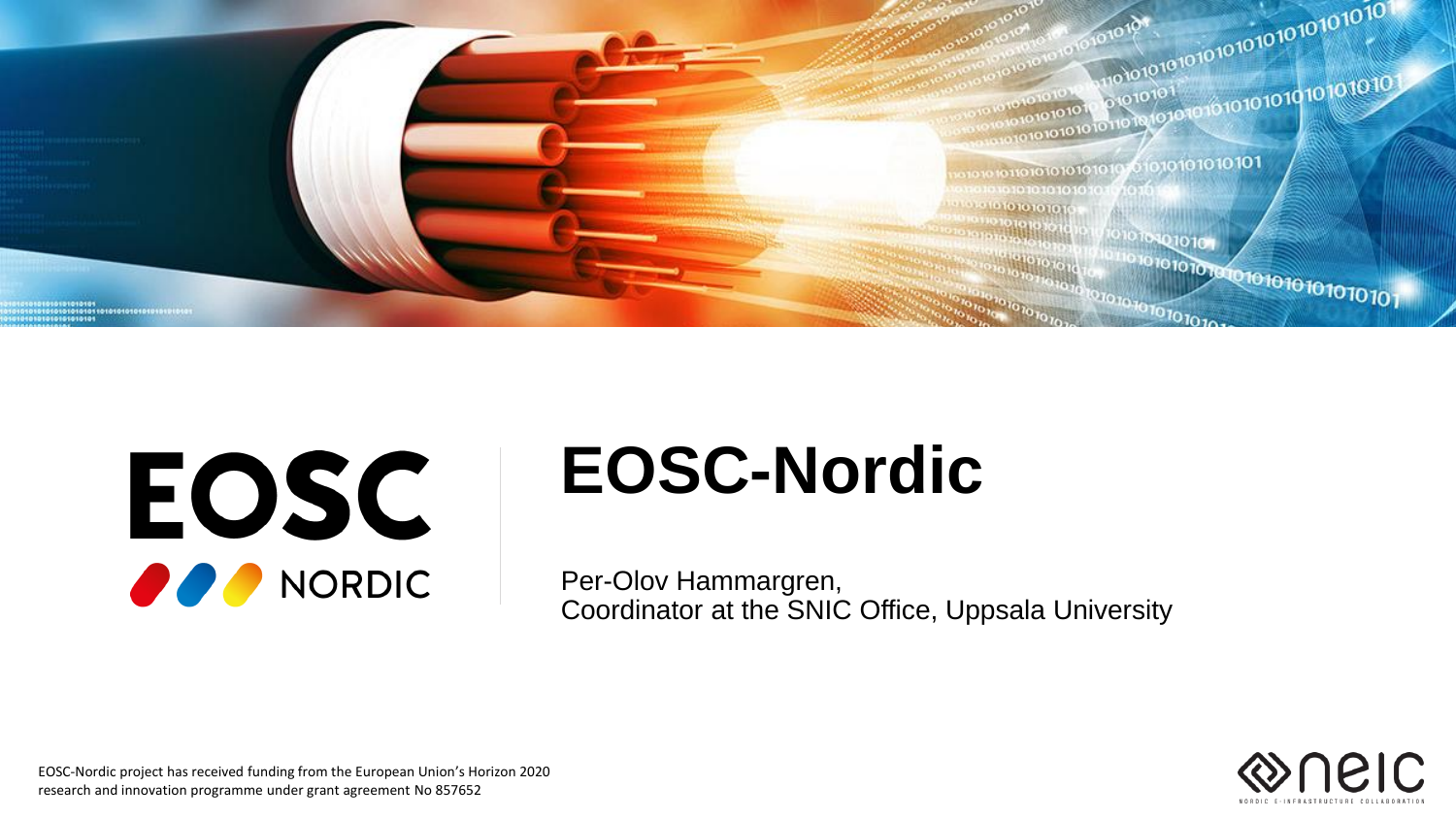### 24 Participants – 10 countries



**Iceland** • UNIVERSITY OF ICELAND

#### **Norway**

- NORDFORSK
- UNINETT SIGMA2 AS
- NORWEGIAN CENTER FOR RESEARCH DATA

#### **Denmark**

- DENMARK TECHNICAL **UNIVERSITY**
- UNIVERSITY OF SOUTHERN **DENMARK**
- DANISH NATIONAL ARCHIVES
- UNIVERSITY OF COPENHAGEN
- CAPITAL REGION OF DENMARK
- NORDUNET / AS

#### **Sweden**

- UNIVERSITY OF UPPSALA/SNIC
- SWEDISH RESEARCH COUNCIL/SUNET
- UNIVERSITY OF GOTHENBURG/SND

• FINNISH METEOROLOGICAL **INSTITUTE** 

• CSC – IT CENTER OF

• UNIVERSITY OF HELSINKI • UNIVERSITY OF TAMPERE • UNIVERSITY OF EASTERN

#### **Estonia**

**Finland**

**SCIENCE** 

FINLAND

- UNIVERSITY OF TARTU
- NATIONAL INSTITUTE OF CHEMICAL PHYSICS AND **BIOPHYSICS**

#### **Latvia**

• RIGA TECHNICAL UNIVERSITY

#### **Lithuania**

• UNIVERSITY OF VILNIUS

*Netherlands GoFair*

*Germany DKRZ*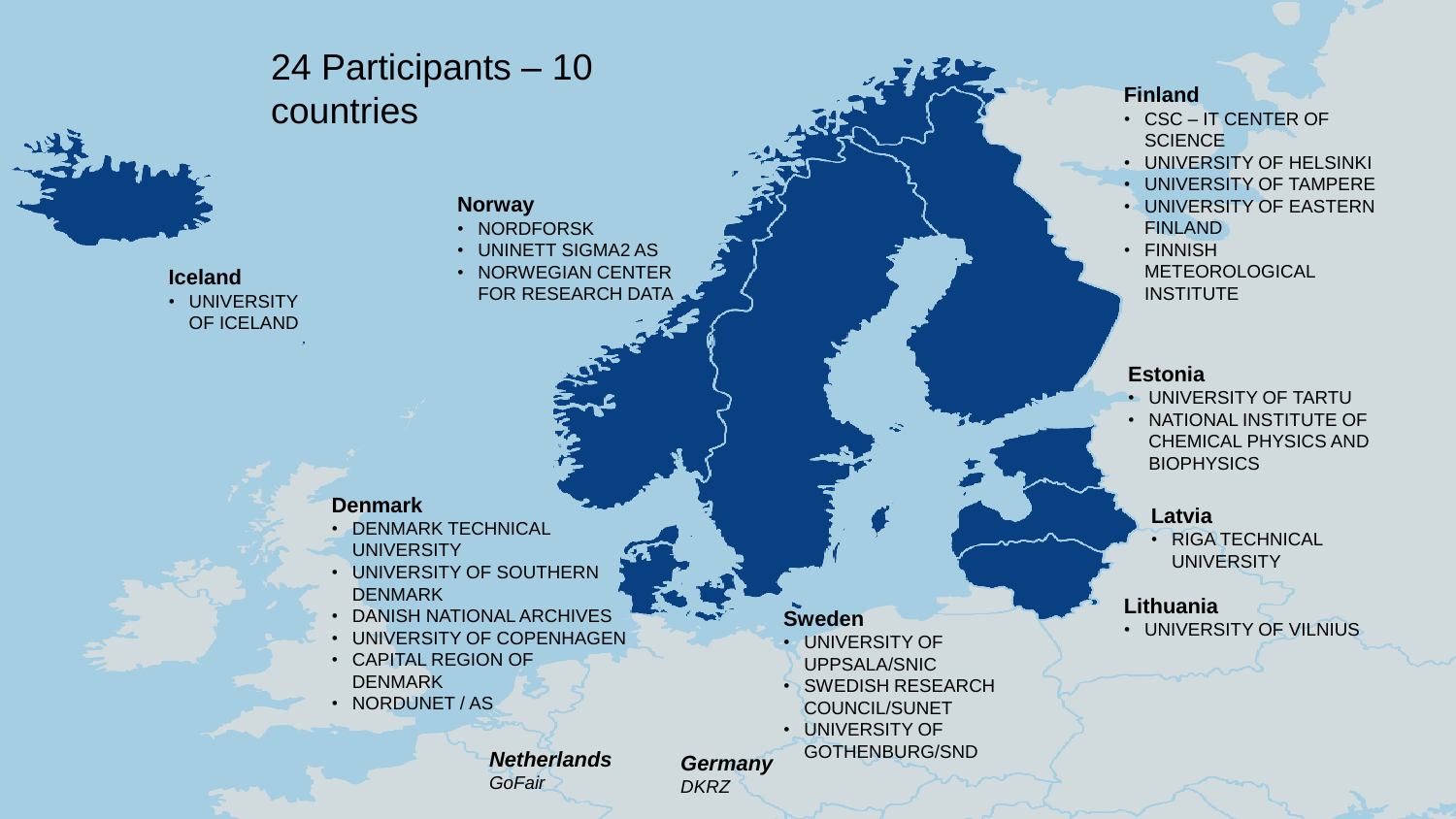

### **EOSC NORDIC** CATALYSING THE TAKE-UP OF EOSC IN THE NORDIC REGION

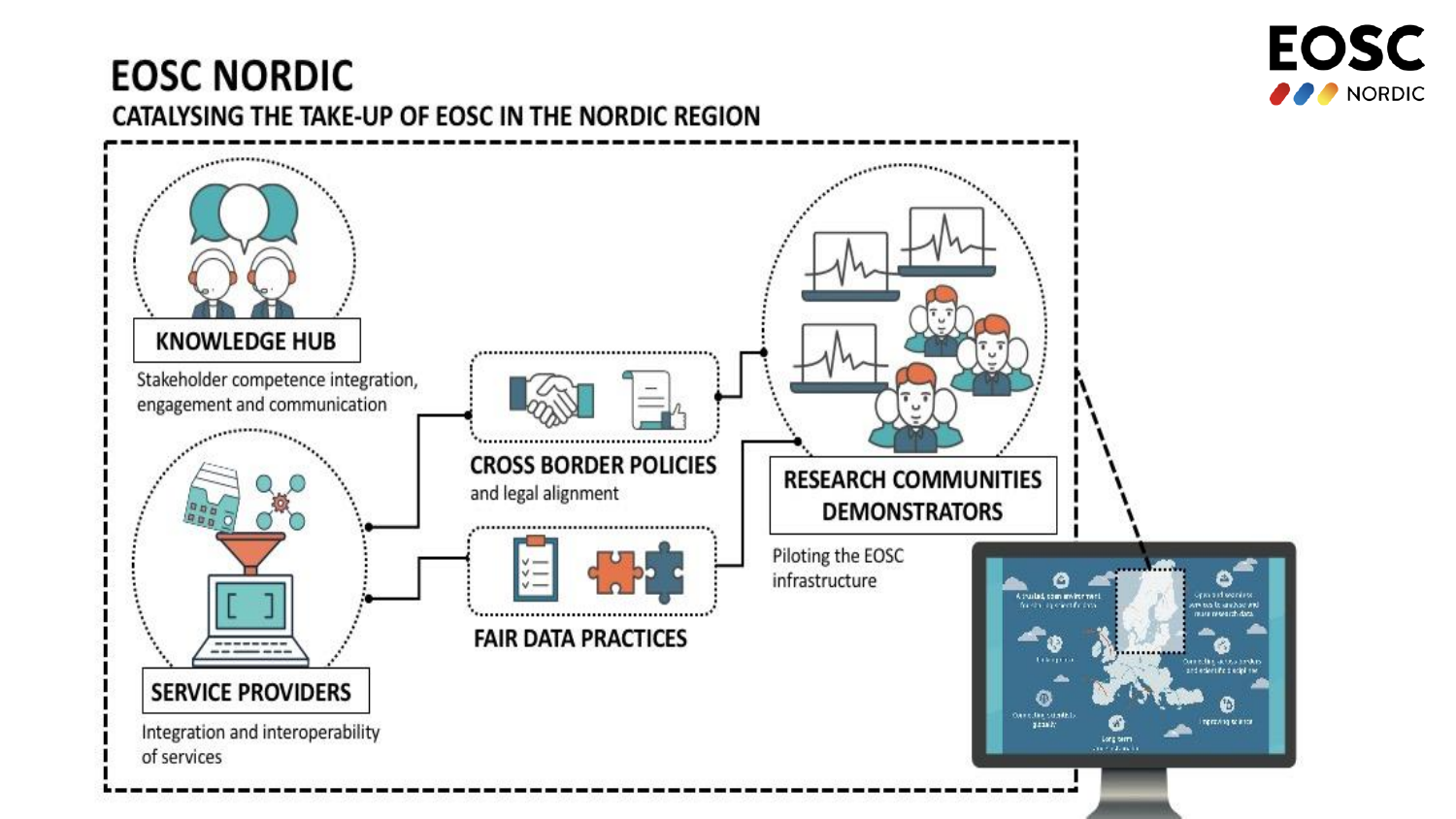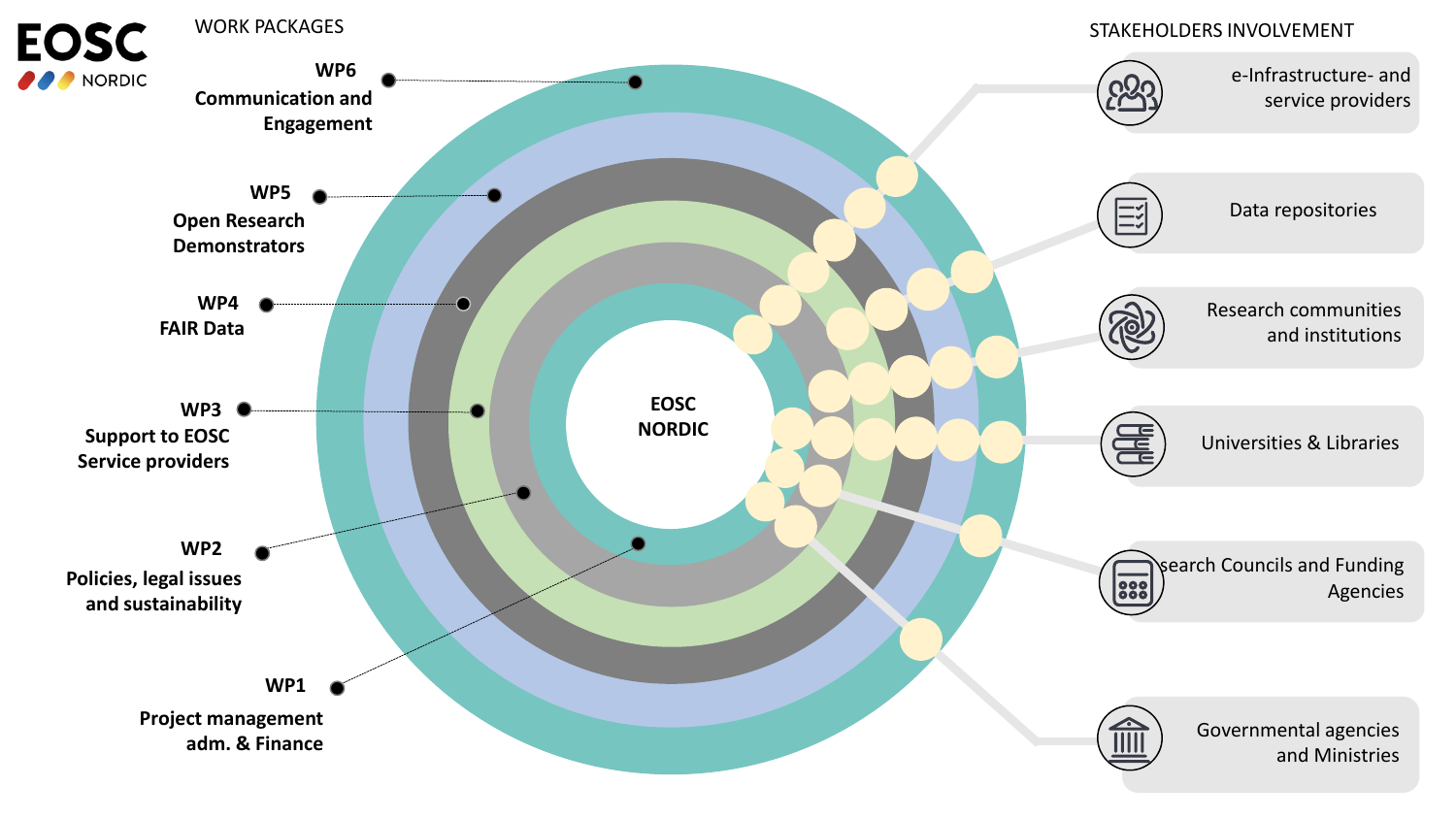## A mapping & analysis of the research infrastructure landscape in Europe



**A mapping & analysis of the research infrastructure landscape in Europe**

**Inter-project collaboration & coordination started in summer 2019**

- **Landscaping activities as foundation of all INFRAEOSC-5b related projects**
	- **Main goal: creating a comprehensive picture of the e-infrastructure landscape**



**WP lead: CSC, Finland**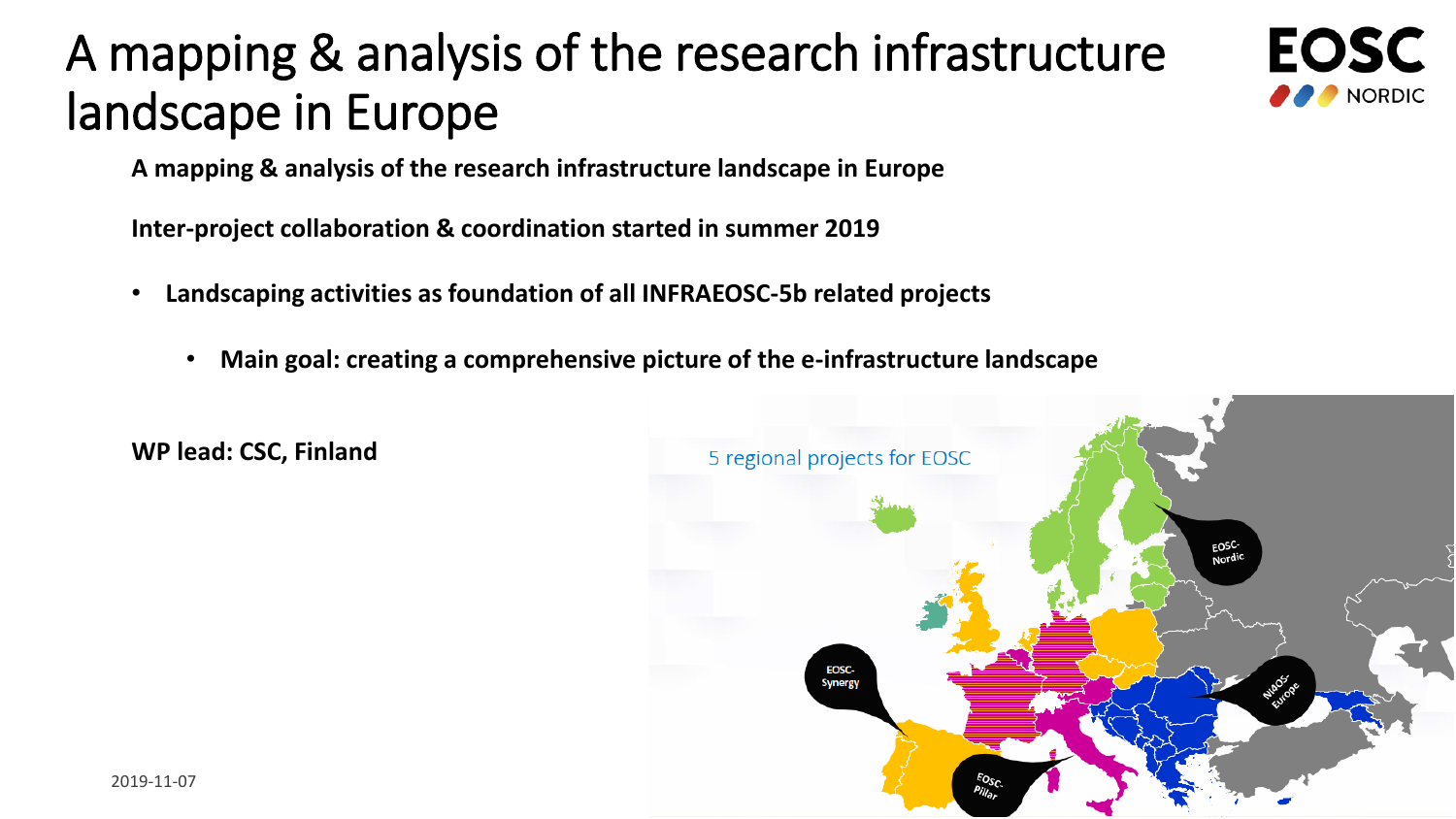### What has been accomplished so far?



- **Input to the EOSC-Pillar development of survey concept**
	- **Inventory of Nordic target groups being finalized**
	- **In the process of setting up our online instance for the survey**
		- **Open source software, using the same tool as EOSC-Pillar**

**EOSC-Nordic survey launch: Mid November**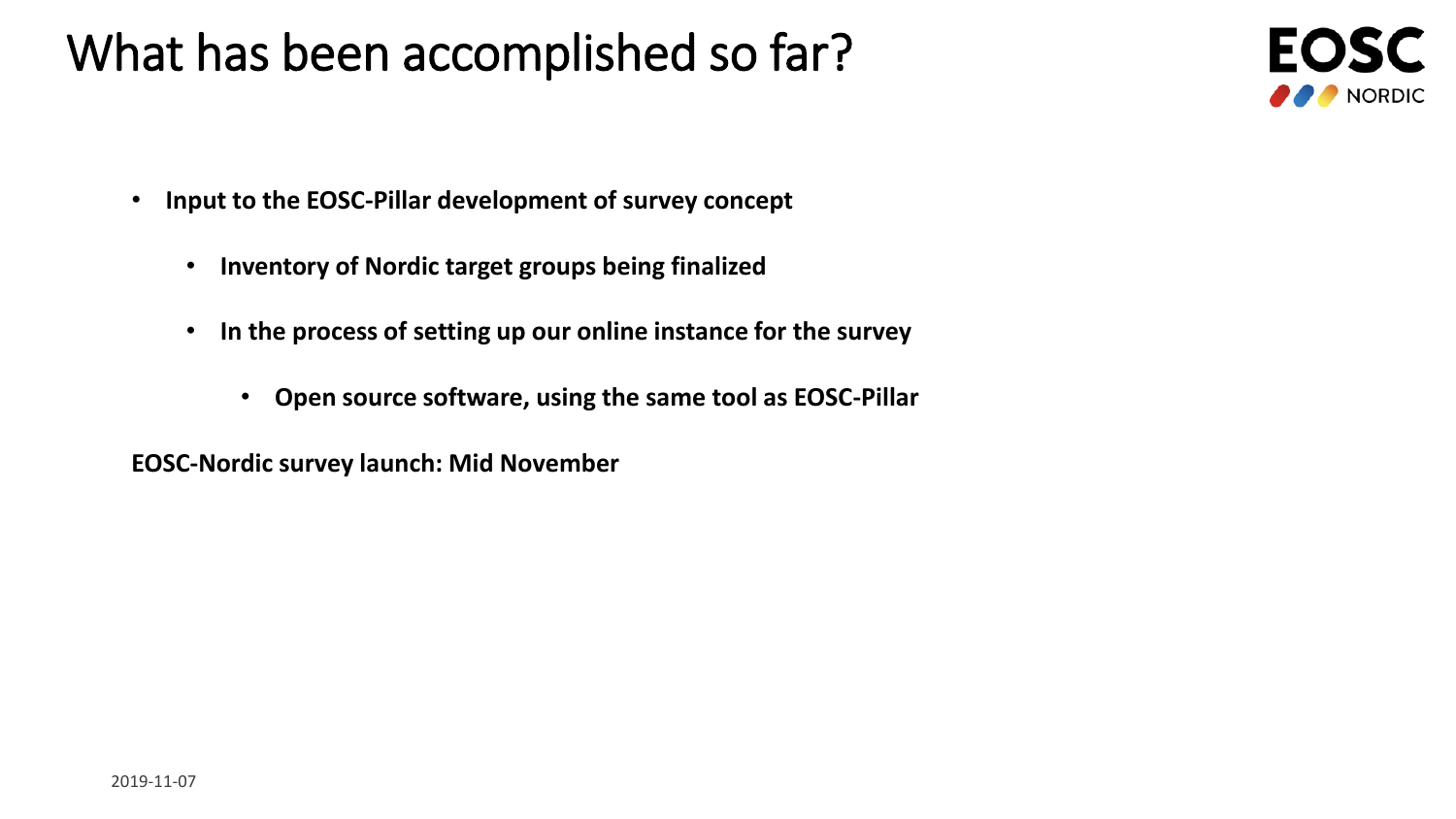### Target Groups and Topics



**Four target groups in the Nordics and Baltics:**

- **e-Infrastructures (including data repositories, data/computing centres, HPC's, NREN's)**
- **Research Infrastructures**
- **Funding bodies**
- **Universities**

**Topics:**

- **Business models, SLAs and user support**
- **Access policies, authorization and authentication models and licensing**
- **Data management, FAIRness and certification**
- **Communities, services and usage**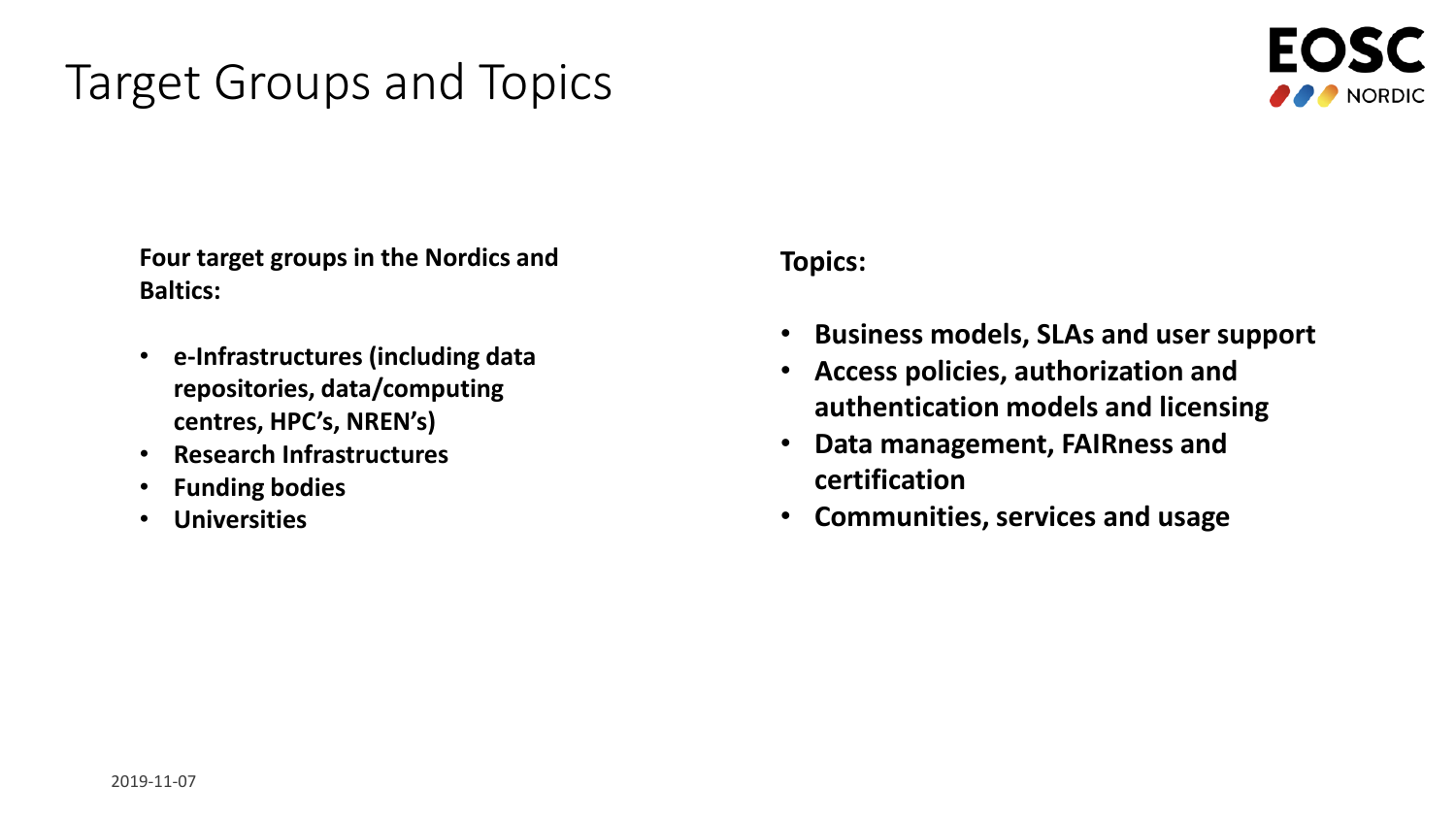

- **Field period: 4to 6 weeks (November-December)**
- **Analysis and preparation of data (January 2020)**
- **Dissemination of results (starting in February)**
- **Codified cooperation with regional projects**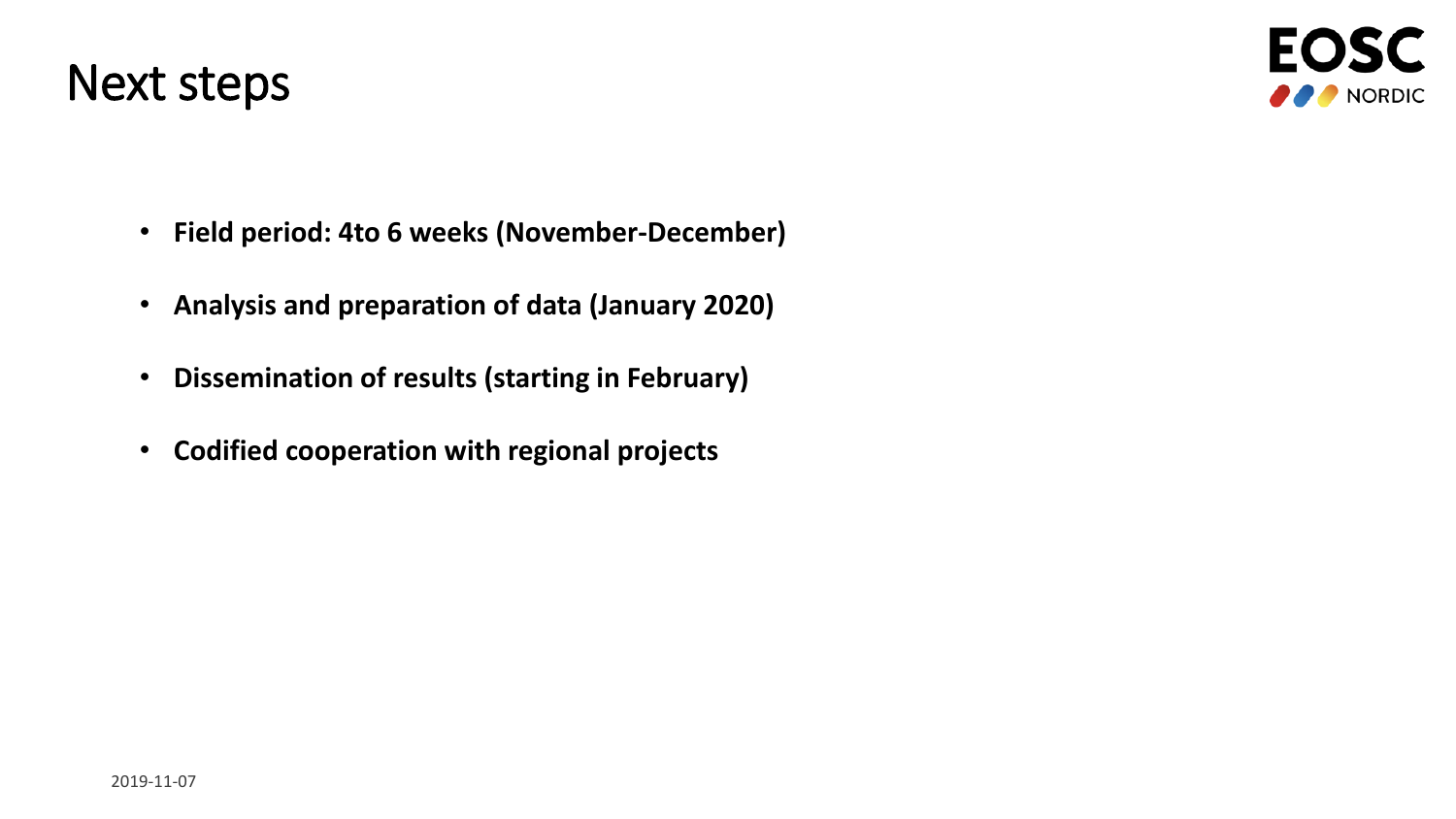## Utilizing the results



- **Results as foundation for:**
	- **Support of the implementation of EOSC**
	- **Policy steering and evidence-based decision-making via the ESOC-WG:s**
	- **Basis for future surveys and data collection**